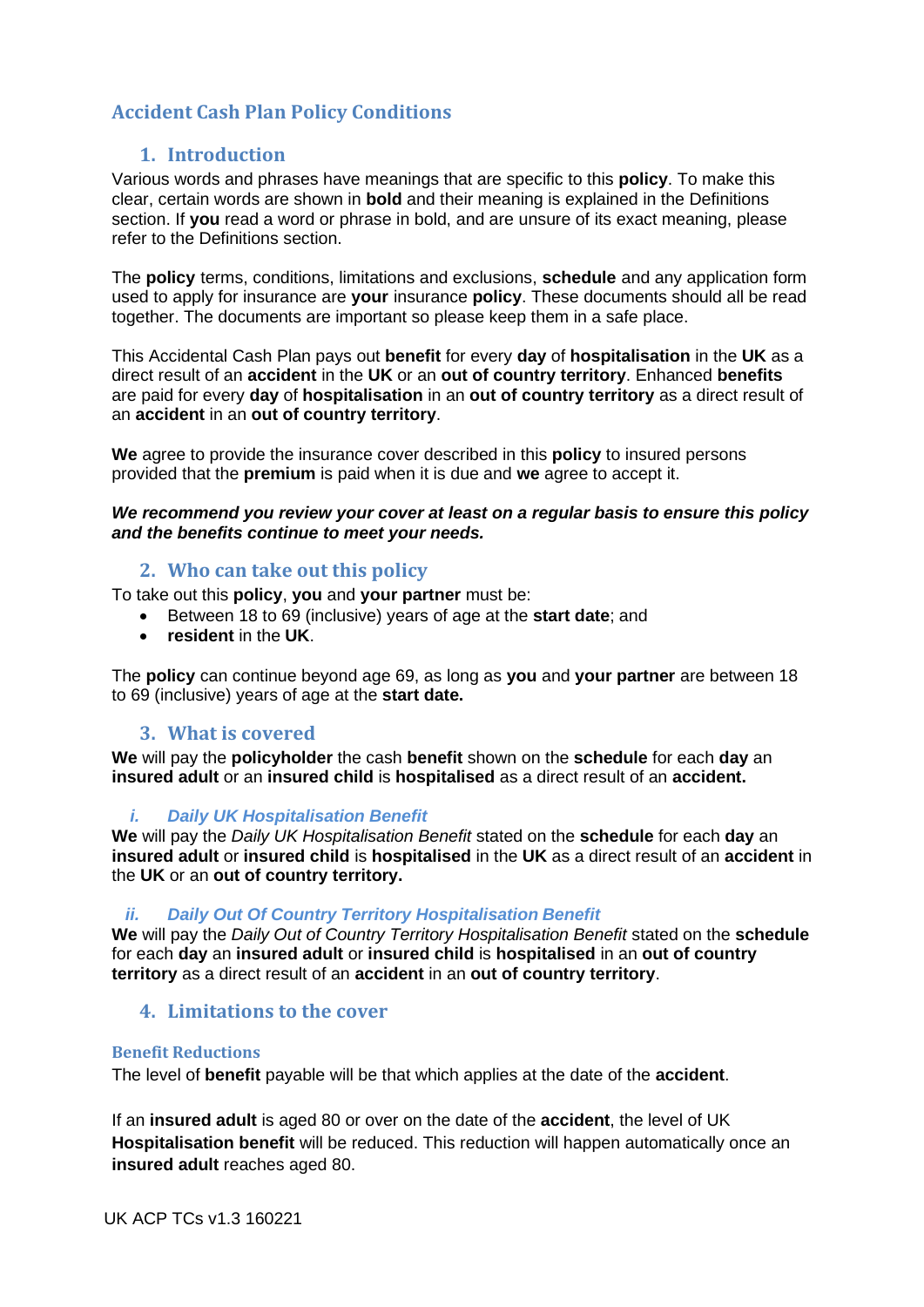The **schedule** indicates the different level of **benefits** for UK **Hospitalisation** for an **insured adult** aged 79 or under and an **insured adult** aged 80 or over.

If during a period of UK **Hospitalisation** the **insured adult** becomes aged 80 then the level of **benefit** will continue to be that which applied at the date of the **accident**. This will be the level of **benefit** shown on the **schedule** for an **insured adult** aged 79 or under.

### **Recurrent confinements**

Additional periods of **hospitalisation** for the same **bodily injury** resulting directly from the original **accident** must take place within 90 **days** from the last day of the last period of **hospitalisation**

The level of **benefit** payable will be that which applied at the date of the original **accident**.

If the **insured adult** becomes aged 80 during this period of 90 **days** then the level of **benefit**  will continue to be that which applied at the date of the original **accident**. This will be the level of **benefit** shown on the **schedule** for an **insured adult** aged 79 or under.

#### **Limitations applicable to** *i. Daily UK Hospitalisation Benefit*

The **insured adult** or **insured child** must be **hospitalised** in the **UK** within 90 **days** of the **accident in the UK** or an **out of country territory**.

**Benefits** will be paid from the first **day** of **hospitalisation** for a maximum of 365 **days' hospital** stay per **accident**.

#### **Limitations applicable to** *ii. Daily Out of Country Territory Hospitalisation Benefit*

The **insured adult** or **insured child** must be **hospitalised** in an **out of country territory** within 30 days of the **accident** in the **out of country territory**

**Benefits** will be paid from the first **day** of **hospitalisation** for a maximum of 30 **days' hospital** stay per **accident**.

### **Limitations on hospitalisation and necessary treatment**

**Hospitalisation** must be prescribed by a **doctor** and last for at least one full **day**.

**We** may use peer review organisations or other professional medical opinions to determine if the **hospitalisation** was:

- medically necessary; and
- consistent with professionally recognised standards of care with respect to quality, frequency, and duration.

The **insured adult** or **insured child** in **hospital** must receive the **necessary treatment** under the professional care of a **doctor**.

- The **doctor** must provide the **necessary treatment** within the scope of theirlicence.
- The **doctor** may not be **you**, **your partner** or the parent, **child,** brother or sisterof **you** or **your partner**.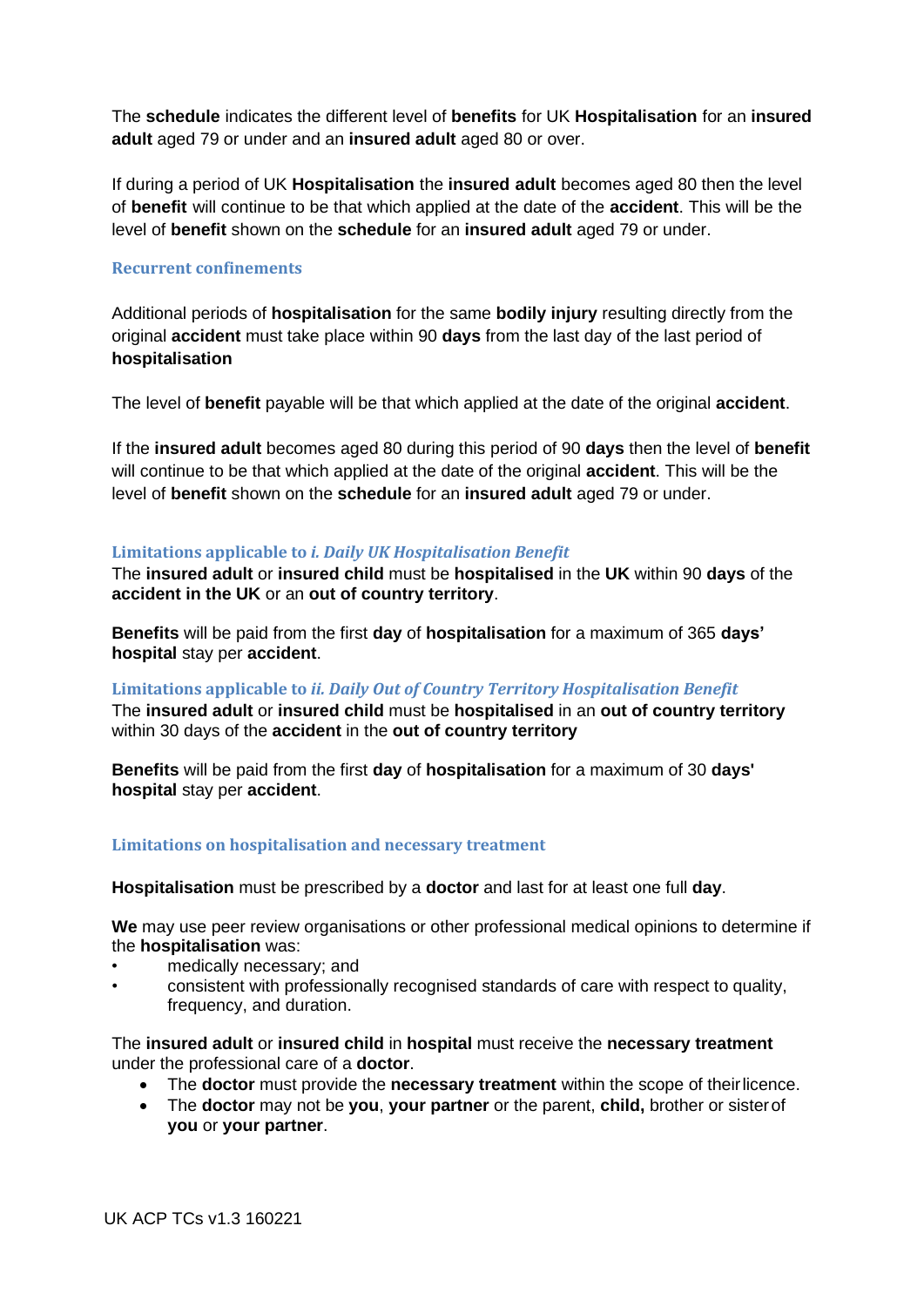### **Pre-existing conditions**

**We** will only pay the **benefit** if **hospitalisation** is directly as a result of the **accident**. **Preexisting conditions** will be taken into consideration in calculating the amount payable where the **pre-existing condition** increases the length of time the **insured adult** or **insured child** is **hospitalised.**

A medical assessment will be converted into a percentage and applied to the **policy benefit** payable. If the calculated percentage is less than 25% **we** will pay the full **benefit**. **We** will obtain the medical assessment from **your doctor**. If they are unable or unwilling to provide this assessment **we** will obtain an assessment from an independent **doctor**.

### **5. What is not covered**

**We** will not pay the **benefit** if the **hospitalisation** is:

- carried out at an institution or part of that institution operated primarily as a:
	- o convalescence home, rest or nursing facility; or
	- o facility primarily affording custodial, psychiatric, palliative, educational or rehabilitation care; or
	- o facility for the aged.
- for outpatient care and treatment, including outpatient surgery or outpatient observation received in a hospital
- for an operation, treatment or service that is not recognised as a valid course of treatment by an established medical society in the UK
- for an operation, treatment or service which is experimental in nature
- due to any illness, disease, infection, and the associated medical treatment unless directly caused by an **accident**
- due to a naturally occurring condition, degenerative process or medical or mental disorder
- caused by suicide or a self-inflicted injury or any deliberate or reckless act or omission that is expected to cause serious injury or death whether of sound mind or not
- due to being under the influence of or being affected by, drugs or medication unless the drugs or medication have been taken in accordance with the manufacturer's instructions or in accordance with a registered medical practitioner's instructions
- due to driving or being in control of a vehicle whilst under the influence of, or affected by alcohol and/or with more alcohol in the blood/urine than is allowed in the country in which the **accident** occurs
- as a result of participating in, attempting or acting as an accessory to an unlawful act according to the law of the territory in which the **accident** occurs
- the result of war (whether declared or undeclared), invasion, military action or civil unrest, or occurs whilst on active armed forces service, training or operations
- the result of a medical or surgical procedure unless the procedure was a necessity following an **accident**
- the result of acting against medical advice
- in any country that is not the **UK** or an **out of country territory**

### **6. When your cover starts**

Cover starts from the **start date**. Any change in cover starts from the **change date.** Both dates are shown on **your schedule**.

### **7. When your cover ends**

All cover under this **policy** automatically ends under the following circumstances, whichever occurs first:

- on **your** death;
- if the monthly **premium** is not paid when due;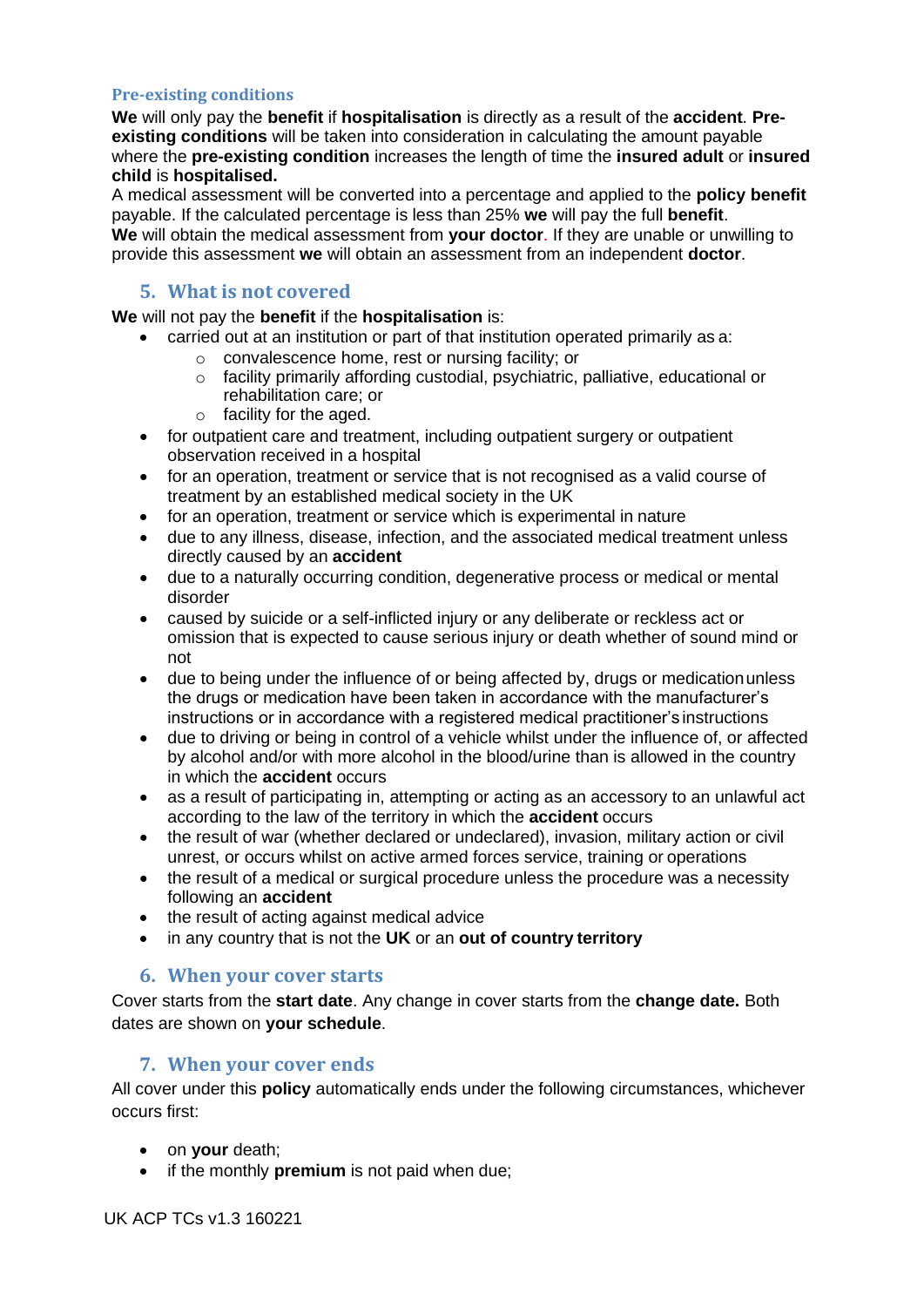- if the **policy** is cancelled by **you;**
- if the **policy** is cancelled by **us**; or
- **you** cease to be a **UK resident.**

If **your policy** includes cover for **your partner** and/or an **insured child, your partner** or **insured child** will cease to be covered when they no longer meet the description in the Definitions Section.

### **8. Period of Insurance and Renewal**

**Your policy** is automatically renewed each complete calendar month after the **policy start date**, provided **you** pay the amount of **premiums** set out on the **schedule** (or at the rate in effect at the time of renewal following prior notification by **us**) by the due date.

If **you** do not pay the **premium** as detailed in section 9 below **your policy** will not be renewed.

### **9. Paying your premium**

The monthly **premium** for **your** cover is shown on **your policy schedule.** The **premium** includes taxes and surcharges that apply to **you** at the current rate.

**You** start paying for **your** cover on the **premium due date** shown on **your schedule**; after that **you** pay monthly on the same day each month.

**You** must advise **us** as soon as reasonably possible of any change that means a **partner** or **insured child** is no longer eligible for cover on **your policy** so there is no overpayment of **premium**.

If **you** do not pay the **premium, you** have 30 days in which to pay it as long as **you** continue to meet the **policy** conditions. If it is not paid during that period, **your policy** will not be renewed and will automatically be cancelled by **us**. If the **premium** is paid during the 30 day period, then cover will operate as if it had been paid on the due date.

**We** will reinstate **your policy** if **you** request **us** to and **you** pay the **premium** within 30 days after the **policy** has been cancelled by **us**. No insurance cover exists for claims occurring in the time period after the **policy** has been cancelled and before **we** receive **your** request for reinstatement of the **policy**.

**We** reserve the right to make changes to **your premium.**

If **we** have to change **your premium**, **we** will write to **you** at least 30 days in advance of the **premium** changing. If **you** are unhappy with any of the changes, **you** can exercise **your**  right to cancel.

*Please note: There may be other charges payable by you to your payment provider. Please contact your payment provider direct if you have any queries regarding their charges.*

## **10. When can you cancel**

**You** may cancel the **policy** at any time by contacting the Customer Service Centre whose details are shown on **your schedule**.

**You** will continue to be covered by the **policy** up until the next **premium** due date. No further **premiums** will then be due.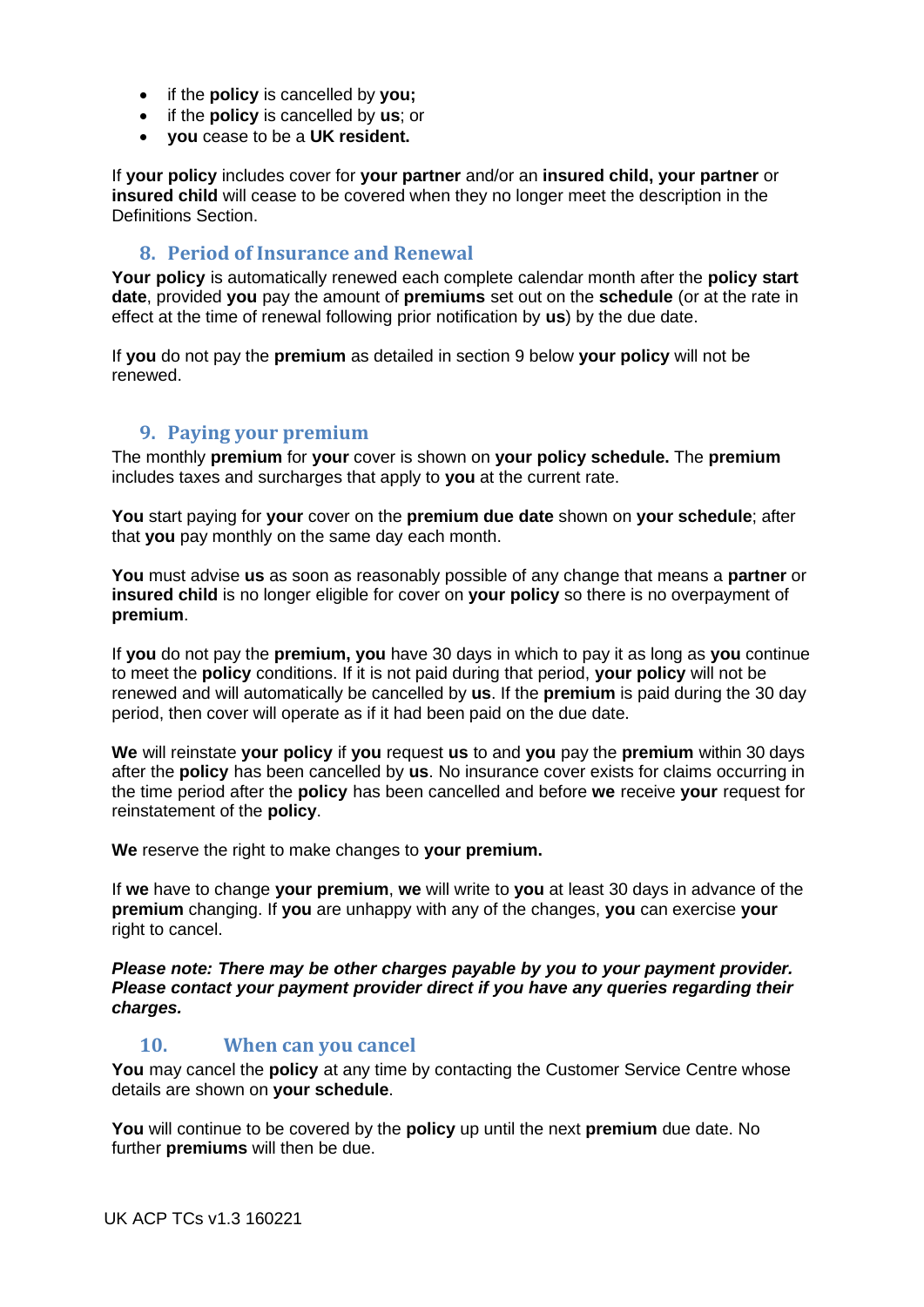# **11. When we can cancel**

**We** may cancel the **policy** at any time by giving **you** at least 30 days written notice to **your**  last known address in order to give **you** the time or opportunity to arrange replacement cover should **you** so wish.

**We** will set out the reason for cancellation in **our** letter. Valid reasons include but are not limited to:

- non payment of a **premium;**
- where **you** are required, in accordance with the terms of this **policy** to co-operate with **us**, or send **us** information or documentation and **you** fail to do so in a way which materially affects **our** ability to process an alteration or to defend **our** interests. In this case, **we** may issue a cancellation letter and **we** will cancel **your policy** if **you**  fail to co-operate with **us** or provide the required information or documentation by the end of the 30 day cancellation period; or
- Where **we** reasonably suspect fraud.

# **12. How to make a claim**

To make a claim under the **policy** please contact the Customer Service Centre and ask for a claim form. **We** will ask for details and any relevant information **we** need in order to consider the claim.

**We** will only pay the **benefit** if any certificates and other evidence which **we** require are provided on request.

The person who is able to claim on **your policy** will normally be the **policyholder**, or the appropriate representative of the **policyholder**. Contact details can be found on **your schedule**.

Once **we** agree to pay the claim **we** will pay any cash **benefits** promptly and **our** liability in respect of that insured person will cease. No interest is payable by **us** on claim settlements.

# **13. General Provisions**

### *13.1 Review of Policy Conditions*

**We** may change the terms and conditions of **your policy,** including the amount of **your premium**, by giving **you** at least 30 days written notice in advance to **your** last known address. If the changes are acceptable to **you**, then this **policy** will continue. **You** will be able to cancel the **policy** if **you** do not accept the revised terms.

If **we** give **you** such notice **we** will explain the reason, for example:

- to respond to changes in the law;
- to meet regulatory requirements;
- to reflect new industry guidance and codes of practice that raise levels of consumer protection;
- to respond to changes in tax rates; or
- to reflect other legitimate cost or **benefit** increases or reductions associated with continuing to provide **you** with the services and **benefits** under **your policy**.

#### *13.2 Currency*

All cash **benefits** and **premiums** are payable in Pounds Sterling.

### *13.3 Changes to the name and address of the Policyholder*

**You** should inform **us** about any change to **your** address and / or name. **We** will continue to communicate with **you** and send notifications to **you** about **your policy** to the last known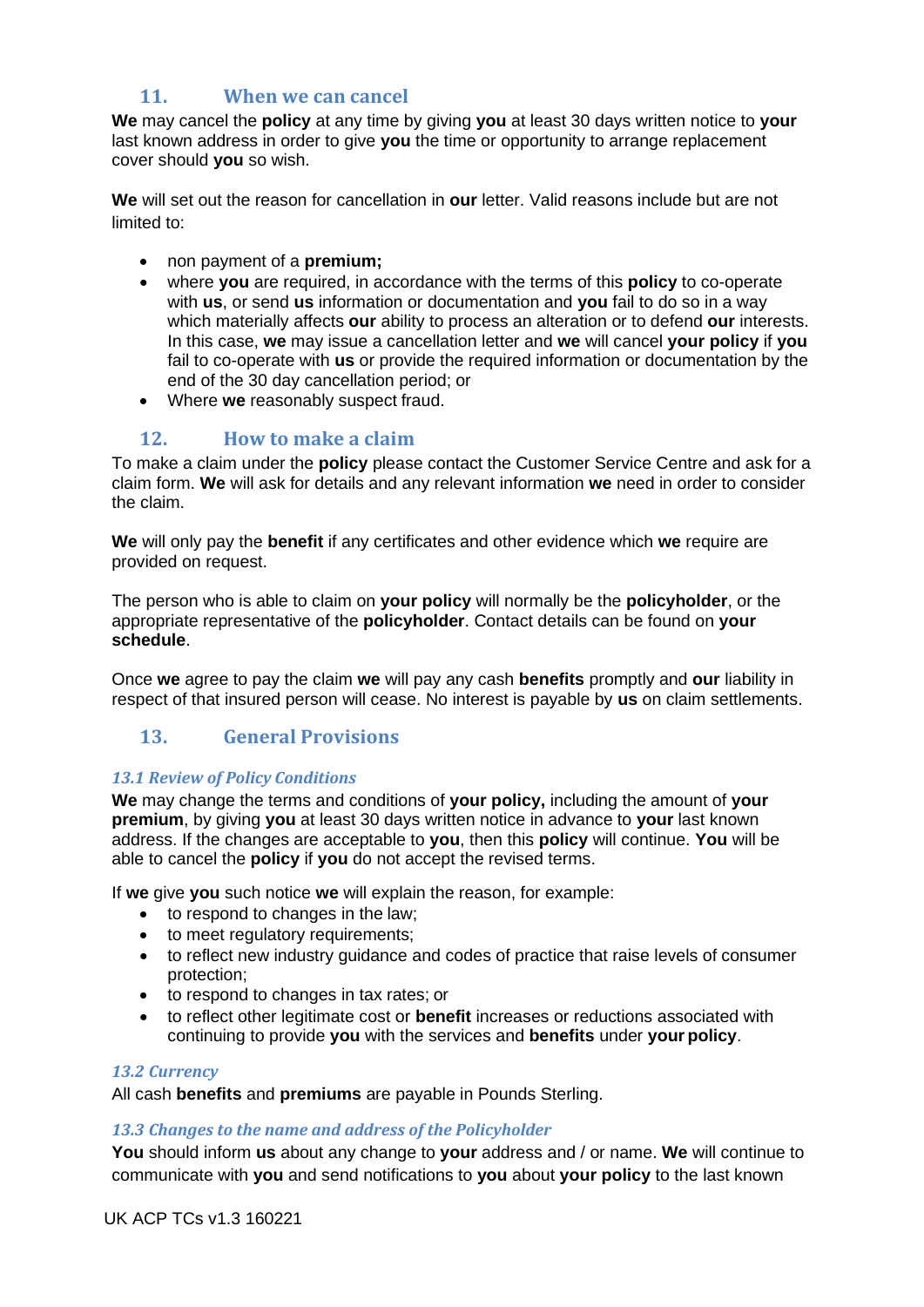address and name **we** have for **you**. **We** will assume that any communication and / or notification about **your** policy that is sent to **your** last known address has been received by **you**.

### *13.4 Incorrect information and fraud*

**You** must take reasonable care to provide complete and accurate answers to questions **we**  ask when **you** take out, make changes to or make a claim on **your policy**. If **you** are in doubt, please contact **us**.

If the information provided by **you** is not complete and accurate:

- **We** may cancel **your policy** and refuse to pay any claims;
- **We** may not pay the claim in full; or
- The extent of the cover may be affected.

In addition, if **you** or anyone insured under this **policy** commits or attempts to commit any fraud in relation to this **policy** or a claim, this **policy** will become invalid. In this case **you**  and anyone insured under this **policy** will lose all rights to any cash **benefits** and to any return of **premiums you** have paid.

### *13.5 Applicable law, language and jurisdiction*

This **policy** will be governed by English law, and both parties agree to submit to the courts of England and Wales to determine any dispute arising under or in connection with it, unless **you** are **resident** in Scotland, Northern Ireland, the Isle of Man or the Channel Islands, in which case the law applicable to that jurisdiction will apply and its courts will have exclusive jurisdiction, unless agreed to the contrary by both parties.

Unless otherwise agreed, the terms and conditions and other information relating to this **policy** will be in English.

#### *13.6 How the Financial Services Compensation Scheme (FSCS) operates*

**We** are covered by the Financial Services Compensation Scheme (FSCS) and **you** may be entitled to compensation from the scheme should **we** be unable to meet **our** liabilities to **you**. This depends on the type of business and the circumstances of the claim. Further information about compensation arrangements are available from the FSCS at [www.fscs.org.uk o](http://www.fscs.org.uk/)r by telephoning 0800 678 1100 or 020 7741 4100.

#### *13.7Complaints*

**We** aim to provide a good service to **our** customers. However, there may be times when **you**  do not feel satisfied with the service **you** have received. If this happens, please help **us** put things right by first contacting **our** Customer Service Centre, whose details are shown on **your schedule**.

**Our** written complaints procedure is available on request.

If, after following the above procedure, **you** consider that **your** complaint has still not been resolved adequately, **you** may be entitled to refer the matter to the Financial Ombudsman Service.

Address: Financial Ombudsman Service Exchange Tower, London. E14 9SR.

Telephone: 0800 023 4567 (free from landlines) or 0300 123 9123 (charged at the same rate as 01 or 02 numbers on mobile phone tariffs)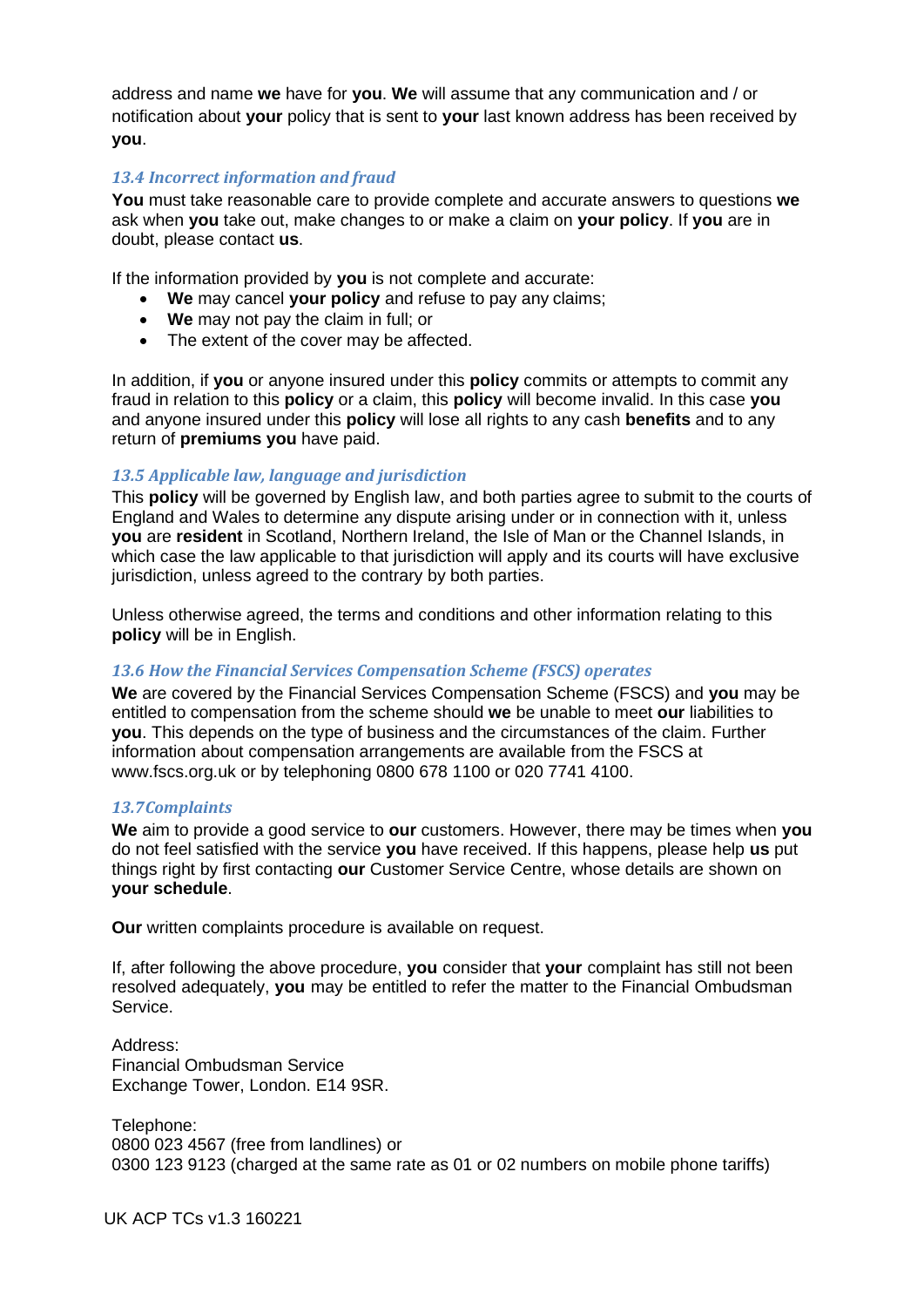Website: [www.financial-ombudsman.org.uk](http://www.financial-ombudsman.org.uk/)

### *13.8 Policy Duplication*

Please note that unless it is agreed between **us, you** will only be eligible for insurance cover under one **policy** at any one time.

# **14. Our address and who regulates us**

Stonebridge International Insurance Ltd. is an insurance company providing general insurance products. Our registered office is 14<sup>th</sup> Floor, 33 Cavendish Square, London, W1G 0PW and our company registration number is 3321734.

Authorised by the Prudential Regulation Authority and regulated by Financial Conduct Authority and Prudential Regulation Authority. **Our** Financial Services Register number is 203188. **You** can check this on the Financial Services Register by visiting the Financial Conduct Authority (FCA) website [www.fca.org.uk/register o](http://www.fca.org.uk/register)r by contacting the FCA on: 0800 1116768

# **15. Data Protection**

 **We** are the data controller of any personal information given to **us** about **you** as the **policyholder** and other individuals listed on the **policy**, quote, or claim (as defined in the Data Protection Act 2018 and any successor regulation (DPA)). It is **your** responsibility to ensure that all named individuals listed on the policy are aware of who **we** are and how their information will be processed.

**Your** Personal Information will be used for the purpose of providing insurance services to decide if **we** can offer insurance to **you**; to administer **your** policy and to handle claims.

**We** retain the personal information for the period necessary to fulfil the purposes set out above and **we** may be required to keep this information after **your** policy has ended for legal, regulatory or tax purposes.

**We** are part of the Embignell Group and **we** may share **your** Personal Information with the Embignell group, reinsurers, business partners and agents to help administer the products and services and to keep **our** regulatory obligations. More information can be found in **our** Privacy Policy which can be viewed online at<http://embignell.com/privacy-policy>

Under Data Protection law, **you** have certain rights **we** need to make **you** aware of. The rights available to **you** depend on **our** reason for processing and retaining **your** information.

**You** have the right to:

- access the personal information **we** hold about **you**, or anyone else on the policy
- correct personal information **you** think is inaccurate or to update information **you** think is incomplete
- have personal information deleted in certain circumstances
- restrict **us** processing personal information, under certain circumstances
- object to **us** processing personal information, under certain circumstances
- making a complaint

If **you** wish to exercise any of **your** rights or for any queries, we have a dedicated Data Protection Officer you can contact.

### Contact Details:

By email: dataprotection@embignell.com

By post: Data Protection Team, 39/51 Highgate Road, London NW5 1RT.

The information that **you** have requested will be provided in a suitable format to meet **your** 

UK ACP TCs v1.3 160221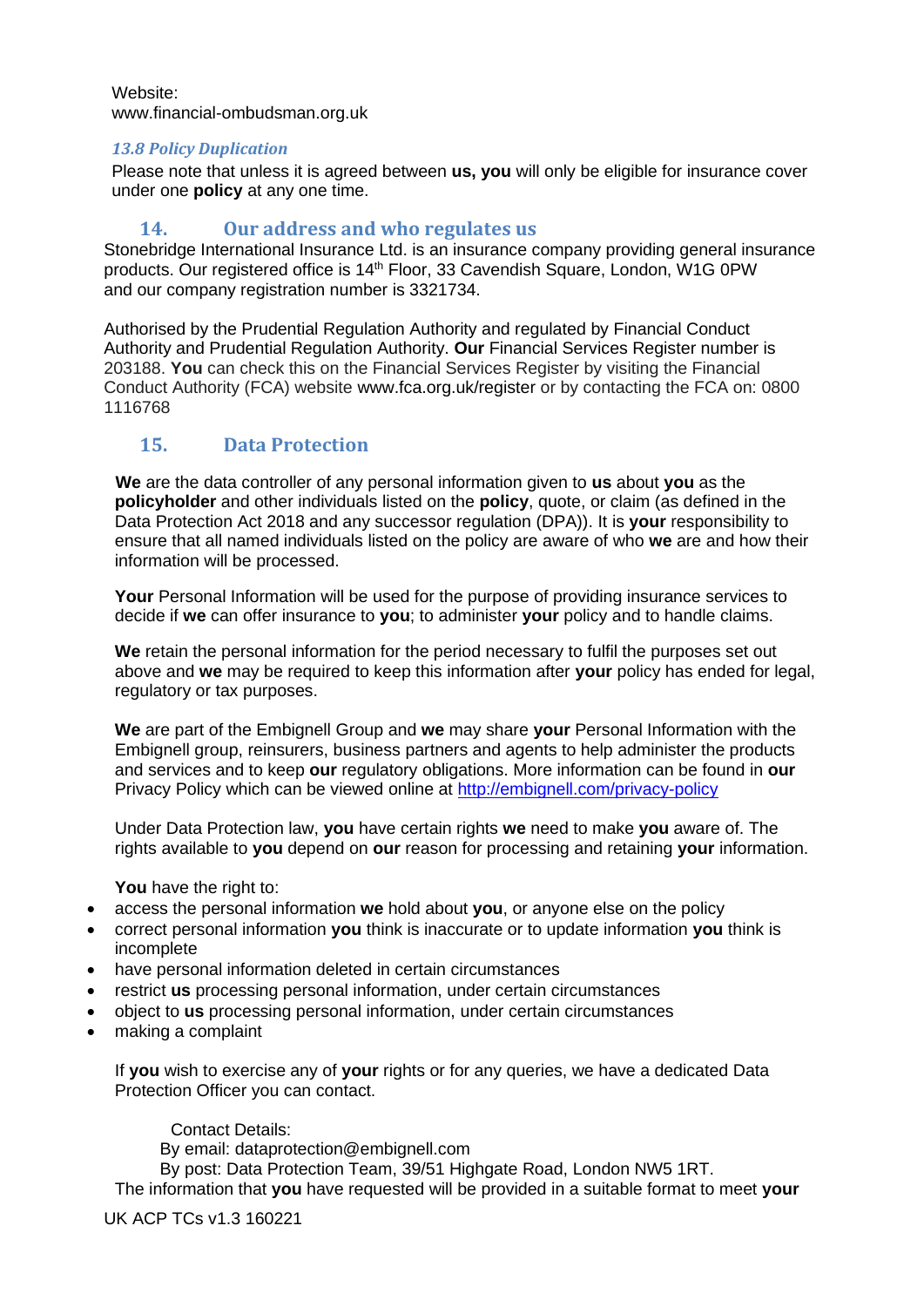requirements.

The full Data Protection Notice can be viewed online [https://www.stonebridge](https://www.stonebridge-insurance.com/data-protection-policy/)[insurance.com/data-protection-policy/](https://www.stonebridge-insurance.com/data-protection-policy/) or you can request a copy by contacting the Customer Services Team.

# **16. Definitions**

Wherever the following words or expressions appear in **your policy**, they have the meaning given here:

**accident** means a sudden, unexpected and unfortunate event that occurs whilst the **policy** is in force and which results directly from external and violent means.

**benefit** means the amount the **insured adult** and **insured child** is covered for on the **policy**. The cash **benefit**(s) are shown on the **schedule**.

**bodily injury** means physical injury to an **insured adult** or **insured child** directly caused by an **accident.**

**child** or **children** means all **children** of the **insured adult** age 18 or younger whose **main residence** is the same as **yours**, or all **children** of the **insured adult** age 22 or younger if in full time education.

**change date** is the date any change was made to **your policy**.

**day** means 24 consecutive hours.

**doctor** means a medical practitioner who is duly licensed and legally qualified to diagnose and treat sickness and injuries.

**hospital** means a medical institution which has full surgical and inpatient facilities with 24 hour a day nursing care and supervision by at least one **doctor**.

**hospitalisation / hospitalised** means being admitted to a **hospital** as an inpatient for the **necessary treatment** of a **bodily injury** as a direct result of an **accident**.

**insured adult** is the **policyholder** and the **partner** of the **policyholder,** if cover for **partner** has been selected and the appropriate **premium** has been paid.

**insured child** or **children** is a **child,** or **children,** if cover has been selected and the appropriate **premium** has been paid.

**main residence** means the main address where a person lives and has been selected as their main address and is supported by official records.

**necessary treatment** means medical treatment for a **bodily injury** as a direct result of an **accident** which is consistent with currently accepted medical practice.

**out of country territory** means Algeria, Andorra, Australia, The Azores, Bermuda, Bosnia-Herzegovina, Brazil, Canada, The **Caribbean Islands**, Costa Rica, Egypt, European Union (excluding the **UK**), French Polynesia, Gibraltar, Guyana, Iceland, Japan, La Réunion, Liechtenstein, FYR Macedonia, Madeira, Maldives, Mayotte, Mexico, Monaco, Montenegro, Morocco, New Caledonia, New Zealand, Norway, Saint Pierre and Miquelon, San Marino, Serbia, Singapore, South Africa, South Korea, Switzerland, Thailand, Tunisia, Turkey, The United States of America, The Vatican City, Wallis and Futuna.

UK ACP TCs v1.3 160221 (**Caribbean Islands** means Anguilla, Antigua & Barbuda, Aruba, The